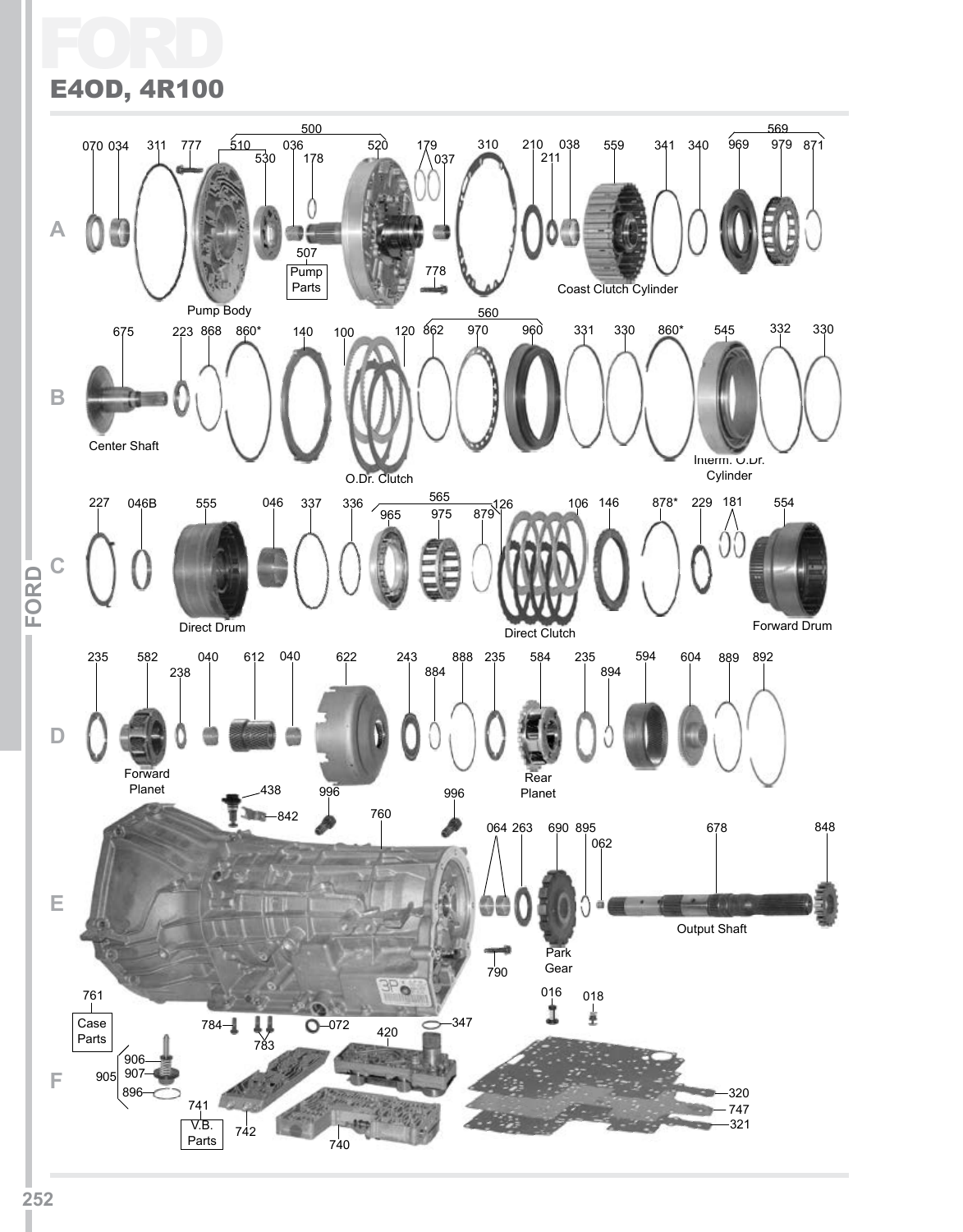FC E4OD, 4R100 640 132 112 152 878\* 670 863 660 650 864 661 214 610 866 580 217 590 036 **A** Input Shaft O.Dr. O.Dr. Planet Coast Clutch Ring Gear 562 642 962 972 224 630 179 636 225 226 145 104 124 144 022 663 652 **B** Interm. Sprag Interm. Piston Center Support Interm. Clutch  $\frac{564}{274.4 \cdot 27}$  877 149 853 108 126 146\* 878\* 232 335 334 881 602 592 231 964 974 974-1 **C IFor dI** Forward Clutch 566 339 338 150 110 130 854 576 890 654 286 254 664\* 976 966 Ē **D** Inner<br>Race Rear Reverse Sprag Reverse Piston Clutch Hub Reverse Clutch<br>438<br>770 305 781 <sup>138</sup> 770 066 074 -991-2 <sup>994</sup> 799 991 Linkage **E**  $91-3$ n M304317A 995 Ext. Housing 995-2  $\bigcup_{995-3}$ 410 991-5 300 995-1 991-6 379 Park Pawl **F** 765 797 992 010 779 492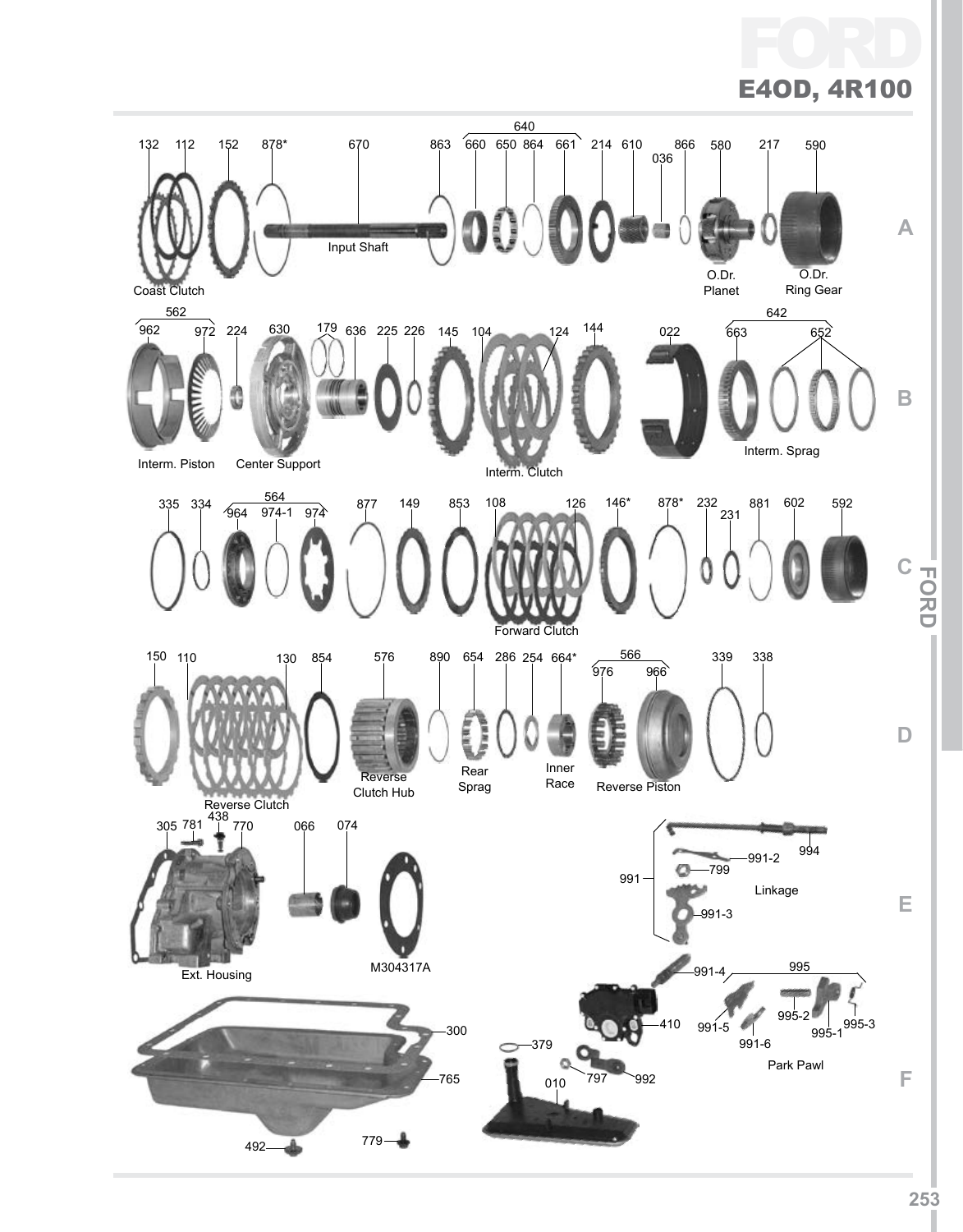|                         | ILL# Part# |                                        | QTY | REF# |
|-------------------------|------------|----------------------------------------|-----|------|
|                         |            | <b>OVERHAUL KITS &amp; PISTON KITS</b> |     |      |
|                         |            |                                        |     |      |
|                         |            |                                        |     |      |
|                         |            |                                        |     |      |
|                         |            |                                        |     |      |
|                         |            |                                        |     |      |
|                         |            |                                        |     |      |
|                         |            |                                        |     |      |
|                         |            |                                        |     |      |
|                         |            |                                        |     |      |
|                         |            |                                        |     |      |
|                         |            |                                        |     |      |
|                         |            | <b>MASTER L/STEEL KITS</b>             |     |      |
|                         |            |                                        |     |      |
|                         |            |                                        |     |      |
|                         |            |                                        |     |      |
|                         |            |                                        |     |      |
|                         |            |                                        |     |      |
|                         |            |                                        |     |      |
|                         |            |                                        |     |      |
|                         |            |                                        |     |      |
|                         |            |                                        |     |      |
|                         |            |                                        |     |      |
|                         |            |                                        |     |      |
|                         |            |                                        |     |      |
|                         |            |                                        |     |      |
|                         |            | <b>MASTER W/STEELS KITS</b>            |     |      |
|                         |            |                                        |     |      |
|                         |            |                                        |     |      |
|                         |            |                                        |     |      |
|                         |            |                                        |     |      |
|                         |            |                                        |     |      |
| $\overline{\mathbf{r}}$ |            |                                        |     |      |
| O                       |            |                                        |     |      |
| Ш.                      |            |                                        |     |      |
|                         |            |                                        |     |      |
|                         |            |                                        |     |      |
|                         |            |                                        |     |      |
|                         |            |                                        |     |      |
|                         |            | <b>FILTERS</b>                         |     |      |
|                         |            |                                        |     |      |
|                         |            |                                        |     |      |
|                         |            |                                        |     |      |
|                         |            |                                        |     |      |
|                         |            |                                        |     |      |
|                         |            |                                        |     |      |
|                         | $N1$       |                                        |     |      |
|                         |            |                                        |     |      |
|                         |            | <b>FILTER KITS</b>                     |     |      |
|                         |            |                                        |     |      |
|                         |            |                                        |     |      |
|                         |            |                                        |     |      |
|                         |            |                                        |     |      |
|                         |            |                                        |     |      |
|                         |            |                                        |     |      |
|                         |            | <b>MISCELLANEOUS FILTERS</b>           |     |      |
|                         |            |                                        |     |      |
|                         |            |                                        |     |      |
|                         |            |                                        |     |      |
|                         |            |                                        |     |      |
|                         |            |                                        |     |      |
|                         |            | <b>BANDS</b>                           |     |      |
|                         | $022$      |                                        |     |      |
|                         |            |                                        |     |      |
|                         | $022$      |                                        |     |      |
|                         |            |                                        |     |      |
|                         |            |                                        |     |      |
|                         |            |                                        |     |      |
|                         | $022$      |                                        |     |      |
|                         |            | <b>BUSHINGS</b>                        |     |      |
|                         |            |                                        |     |      |
|                         |            |                                        |     |      |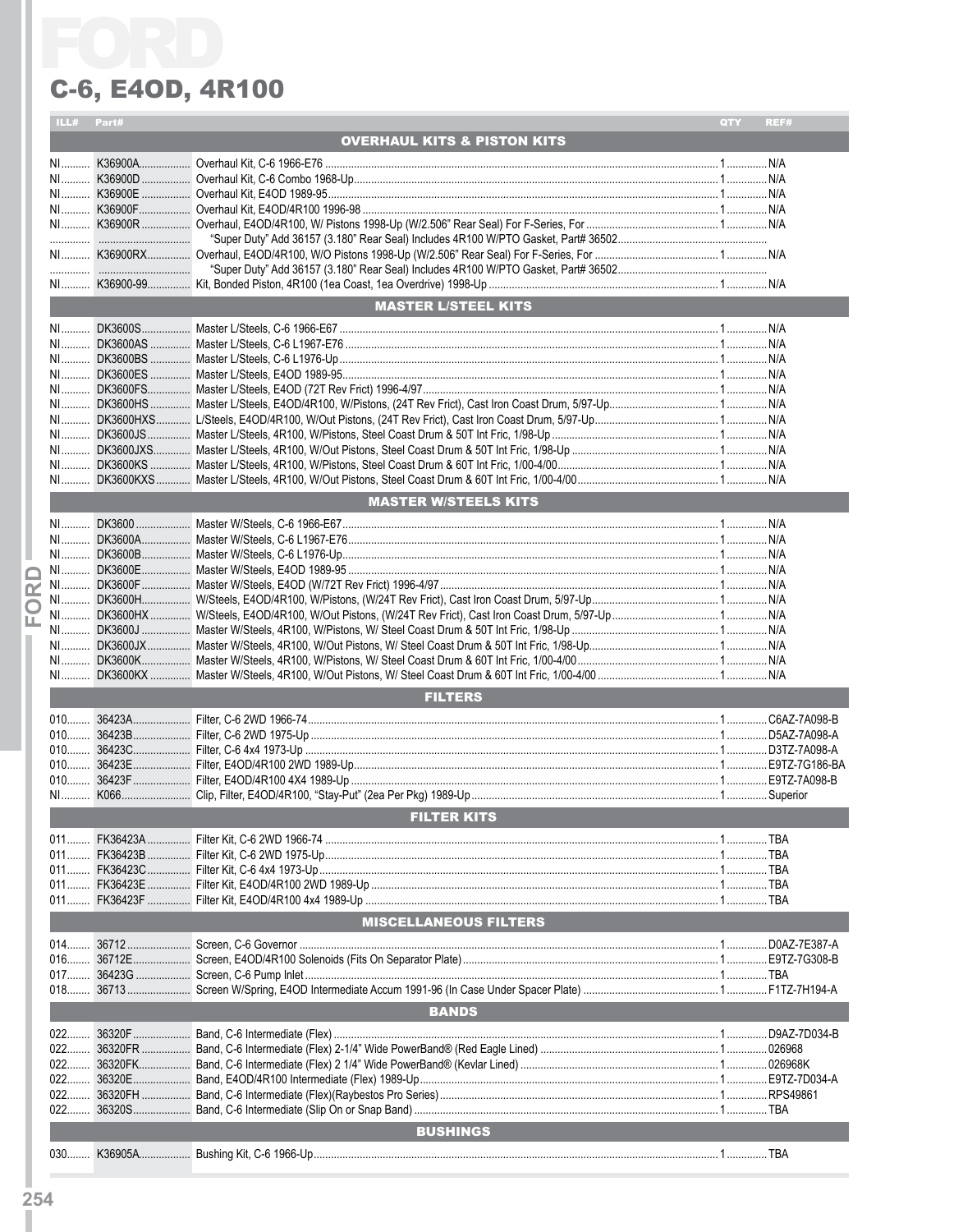| ILL# Part# |                         | QTY <b>C</b> | REF# |
|------------|-------------------------|--------------|------|
|            |                         |              |      |
|            |                         |              |      |
|            |                         |              |      |
|            |                         |              |      |
|            |                         |              |      |
| 034        |                         |              |      |
|            |                         |              |      |
|            |                         |              |      |
|            |                         |              |      |
|            |                         |              |      |
| 040        |                         |              |      |
|            |                         |              |      |
| 046        |                         |              |      |
|            |                         |              |      |
| $062$      |                         |              |      |
|            |                         |              |      |
| 064        |                         |              |      |
|            |                         |              |      |
|            |                         |              |      |
|            |                         |              |      |
|            |                         |              |      |
|            |                         |              |      |
|            |                         |              |      |
|            |                         |              |      |
|            |                         |              |      |
|            |                         |              |      |
|            |                         |              |      |
|            |                         |              |      |
|            |                         |              |      |
| 066        |                         |              |      |
|            |                         |              |      |
|            | <b>METAL CLAD SEALS</b> |              |      |
|            |                         |              |      |
|            |                         |              |      |
|            |                         |              |      |
|            |                         |              |      |
|            |                         |              |      |
|            |                         |              |      |
|            |                         |              |      |
|            |                         |              |      |
|            | <b>FRICTIONS</b>        |              |      |
|            |                         |              |      |
|            |                         |              |      |
|            |                         |              |      |
|            |                         |              |      |
|            |                         |              |      |
|            |                         |              |      |
|            |                         |              |      |
|            |                         |              |      |
|            |                         |              |      |
|            |                         |              |      |
|            |                         |              |      |
|            |                         |              |      |
|            |                         |              |      |
|            |                         |              |      |
|            |                         |              |      |
|            |                         |              |      |
|            |                         |              |      |
|            |                         |              |      |
|            |                         |              |      |
|            |                         |              |      |
|            |                         |              |      |
|            |                         |              |      |
|            |                         |              |      |

**IFor dI**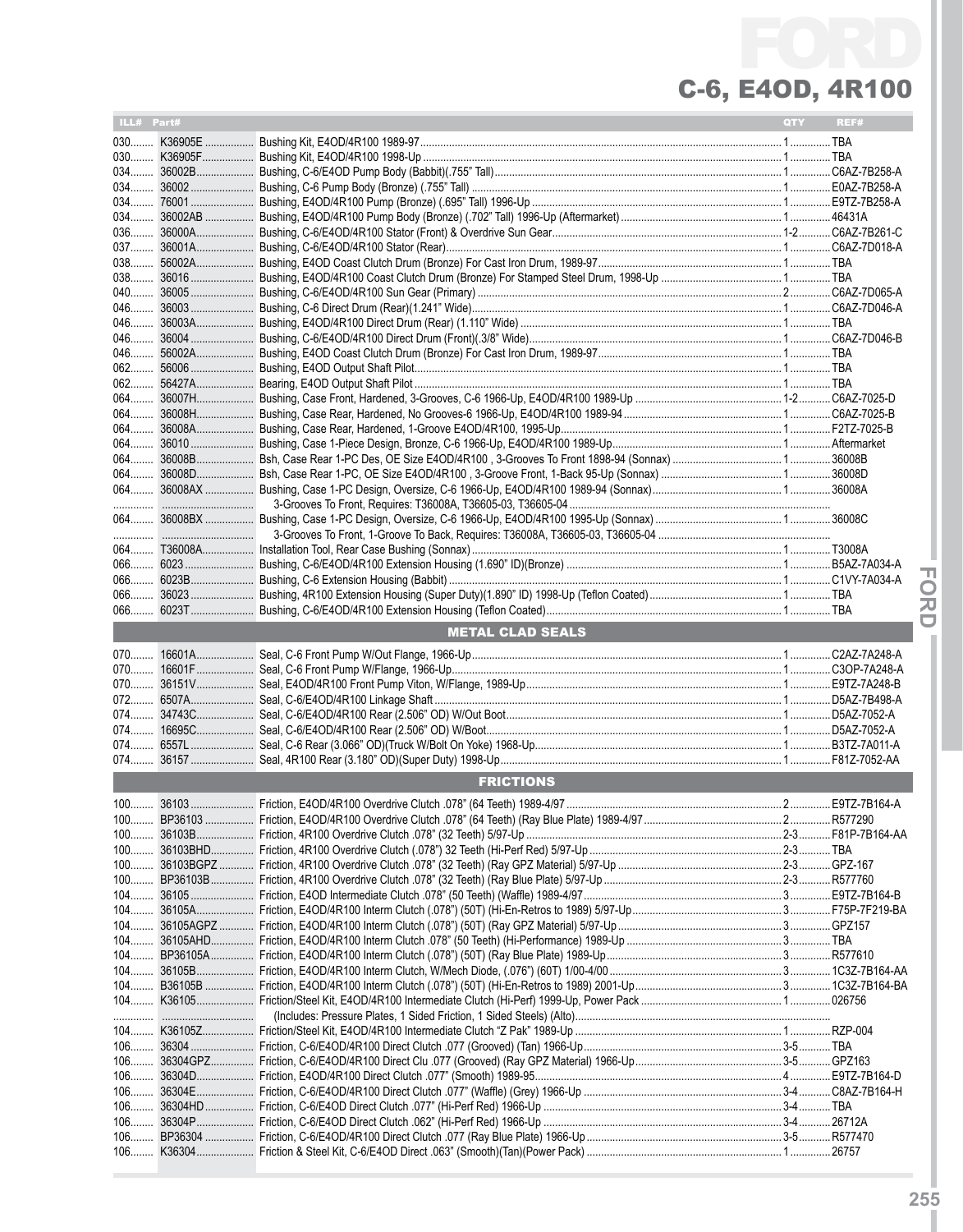|            | C-6, E40D, 4R100       |     |      |
|------------|------------------------|-----|------|
| ILL# Part# |                        | QTY | REF# |
|            |                        |     |      |
|            |                        |     |      |
|            |                        |     |      |
|            |                        |     |      |
|            |                        |     |      |
|            |                        |     |      |
|            |                        |     |      |
|            |                        |     |      |
|            |                        |     |      |
|            |                        |     |      |
|            |                        |     |      |
|            |                        |     |      |
|            |                        |     |      |
|            |                        |     |      |
|            |                        |     |      |
|            |                        |     |      |
|            |                        |     |      |
|            |                        |     |      |
|            |                        |     |      |
|            |                        |     |      |
|            |                        |     |      |
|            |                        |     |      |
|            |                        |     |      |
|            |                        |     |      |
|            |                        |     |      |
|            |                        |     |      |
|            |                        |     |      |
|            |                        |     |      |
|            |                        |     |      |
|            |                        |     |      |
|            |                        |     |      |
|            |                        |     |      |
|            |                        |     |      |
|            |                        |     |      |
|            |                        |     |      |
|            |                        |     |      |
|            |                        |     |      |
|            | <b>STEELS</b>          |     |      |
|            |                        |     |      |
|            |                        |     |      |
|            |                        |     |      |
|            |                        |     |      |
|            |                        |     |      |
|            |                        |     |      |
|            |                        |     |      |
|            |                        |     |      |
|            |                        |     |      |
|            |                        |     |      |
|            |                        |     |      |
|            |                        |     |      |
|            |                        |     |      |
|            |                        |     |      |
|            |                        |     |      |
|            |                        |     |      |
|            |                        |     |      |
|            |                        |     |      |
|            | <b>PRESSURE PLATES</b> |     |      |
| $140$      |                        |     |      |
| $140$      |                        |     |      |
|            |                        |     |      |
|            |                        |     |      |
|            |                        |     |      |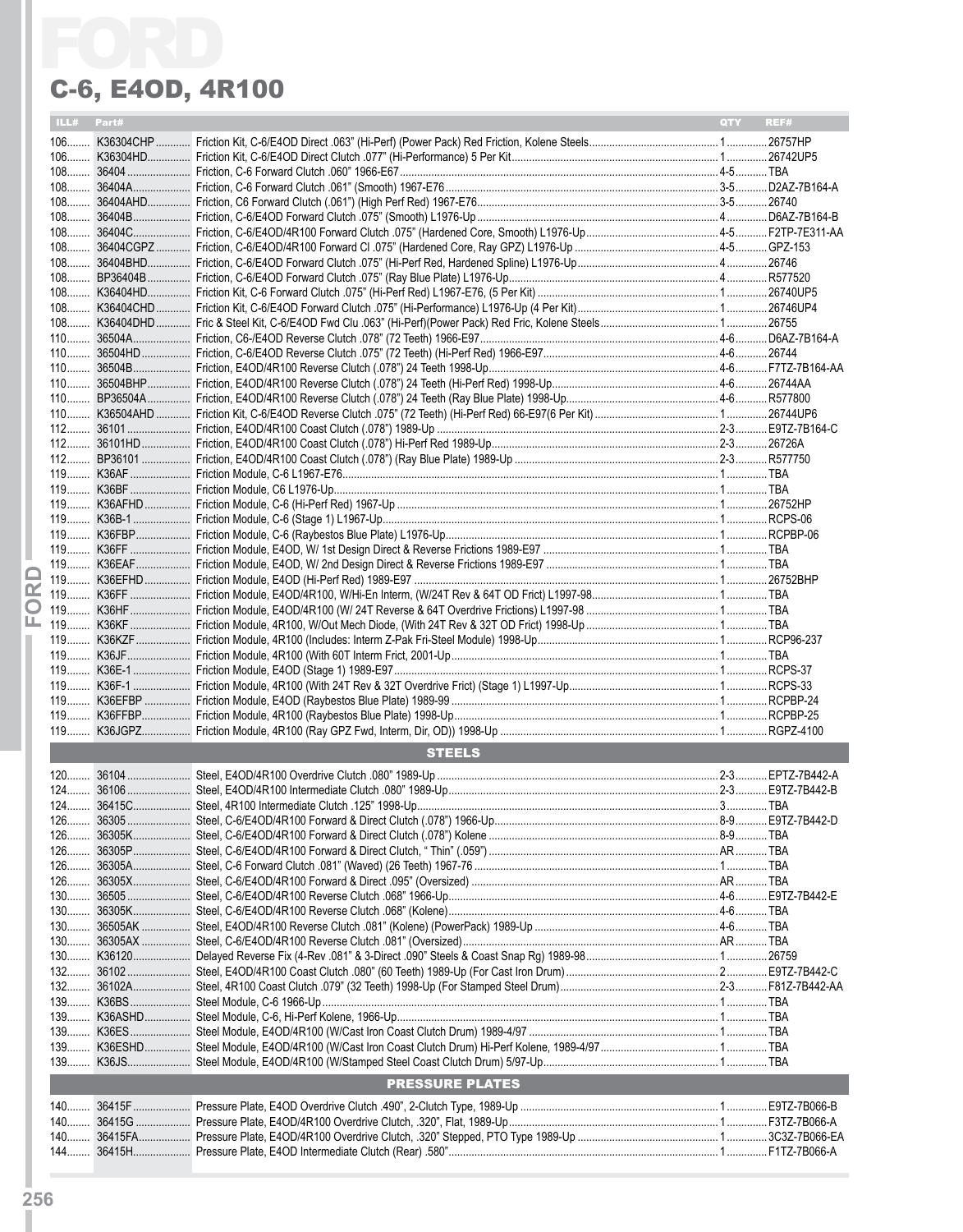| ILL# Part# |                               | QTY | REF# |
|------------|-------------------------------|-----|------|
|            |                               |     |      |
|            |                               |     |      |
|            |                               |     |      |
|            |                               |     |      |
|            |                               |     |      |
|            |                               |     |      |
|            |                               |     |      |
|            |                               |     |      |
|            |                               |     |      |
|            |                               |     |      |
|            |                               |     |      |
|            |                               |     |      |
|            |                               |     |      |
|            | <b>MODULATORS</b>             |     |      |
|            |                               |     |      |
|            |                               |     |      |
|            |                               |     |      |
|            |                               |     |      |
|            |                               |     |      |
|            |                               |     |      |
|            |                               |     |      |
|            |                               |     |      |
|            |                               |     |      |
|            |                               |     |      |
|            |                               |     |      |
|            | <b>VALVE BODY KITS</b>        |     |      |
|            |                               |     |      |
|            |                               |     |      |
|            |                               |     |      |
|            |                               |     |      |
|            |                               |     |      |
|            |                               |     |      |
|            |                               |     |      |
|            |                               |     |      |
|            |                               |     |      |
|            |                               |     |      |
|            |                               |     |      |
|            |                               |     |      |
|            |                               |     |      |
|            |                               |     |      |
|            |                               |     |      |
|            |                               |     |      |
|            |                               |     |      |
|            |                               |     |      |
|            |                               |     |      |
|            |                               |     |      |
|            | <b>SEALING RINGS</b>          |     |      |
|            |                               |     |      |
|            |                               |     |      |
|            |                               |     |      |
|            |                               |     |      |
|            |                               |     |      |
|            |                               |     |      |
|            |                               |     |      |
|            |                               |     |      |
|            |                               |     |      |
|            |                               |     |      |
|            | <b>WASHERS &amp; BEARINGS</b> |     |      |
|            |                               |     |      |
|            |                               |     |      |
|            |                               |     |      |
|            |                               |     |      |
|            |                               |     |      |
|            |                               |     |      |
|            |                               |     |      |
|            |                               |     |      |
|            |                               |     |      |
|            |                               |     |      |
|            |                               |     |      |
|            |                               |     |      |
|            |                               |     |      |
|            |                               |     |      |
| 210        |                               |     |      |
|            |                               |     |      |

**IFor dI**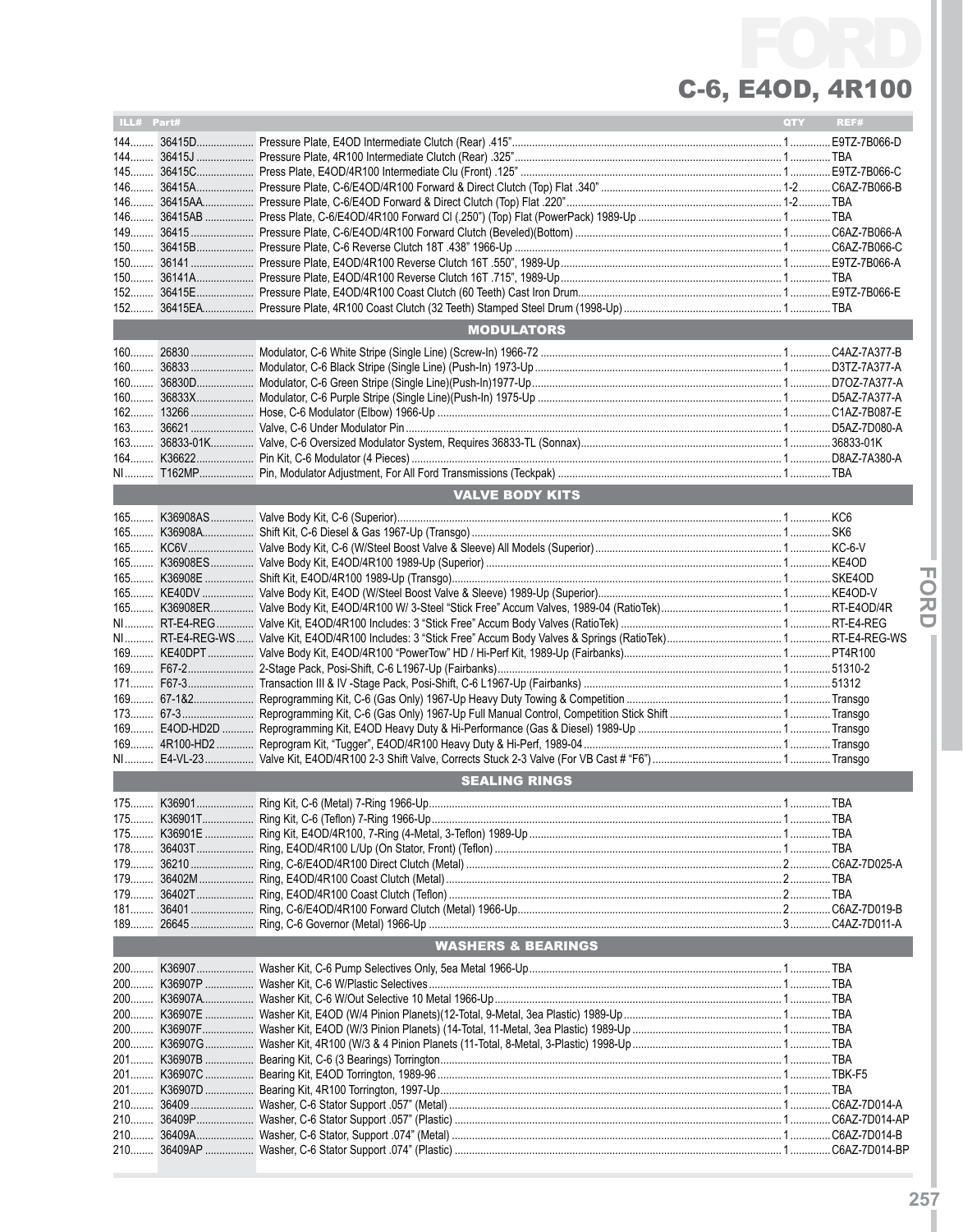|   | ILL# Part# |                                        | QTY REF# |  |
|---|------------|----------------------------------------|----------|--|
|   |            |                                        |          |  |
|   |            |                                        |          |  |
|   |            |                                        |          |  |
|   |            |                                        |          |  |
|   |            |                                        |          |  |
|   |            |                                        |          |  |
|   |            |                                        |          |  |
|   |            |                                        |          |  |
|   |            |                                        |          |  |
|   |            |                                        |          |  |
|   |            |                                        |          |  |
|   |            |                                        |          |  |
|   |            |                                        |          |  |
|   |            |                                        |          |  |
|   |            |                                        |          |  |
|   |            |                                        |          |  |
|   |            |                                        |          |  |
|   |            |                                        |          |  |
|   |            |                                        |          |  |
|   |            |                                        |          |  |
|   |            |                                        |          |  |
|   |            |                                        |          |  |
|   |            |                                        |          |  |
|   |            |                                        |          |  |
|   |            |                                        |          |  |
|   |            |                                        |          |  |
|   |            |                                        |          |  |
|   |            |                                        |          |  |
| ≃ |            |                                        |          |  |
| O |            |                                        |          |  |
| ட |            |                                        |          |  |
|   |            |                                        |          |  |
|   |            |                                        |          |  |
|   |            |                                        |          |  |
|   |            |                                        |          |  |
|   |            |                                        |          |  |
|   |            |                                        |          |  |
|   |            |                                        |          |  |
|   |            |                                        |          |  |
|   |            |                                        |          |  |
|   |            |                                        |          |  |
|   |            |                                        |          |  |
|   |            |                                        |          |  |
|   |            |                                        |          |  |
|   |            |                                        |          |  |
|   |            |                                        |          |  |
|   |            |                                        |          |  |
|   |            |                                        |          |  |
|   |            | <b>GASKETS &amp; RUBBER COMPONENTS</b> |          |  |
|   |            |                                        |          |  |
|   |            |                                        |          |  |
|   |            |                                        |          |  |
|   |            |                                        |          |  |
|   |            |                                        |          |  |
|   |            |                                        |          |  |
|   |            |                                        |          |  |
|   |            |                                        |          |  |
|   |            |                                        |          |  |
|   |            |                                        |          |  |
|   |            |                                        |          |  |
|   |            |                                        |          |  |
|   |            |                                        |          |  |
|   |            |                                        |          |  |
|   |            |                                        |          |  |
|   |            |                                        |          |  |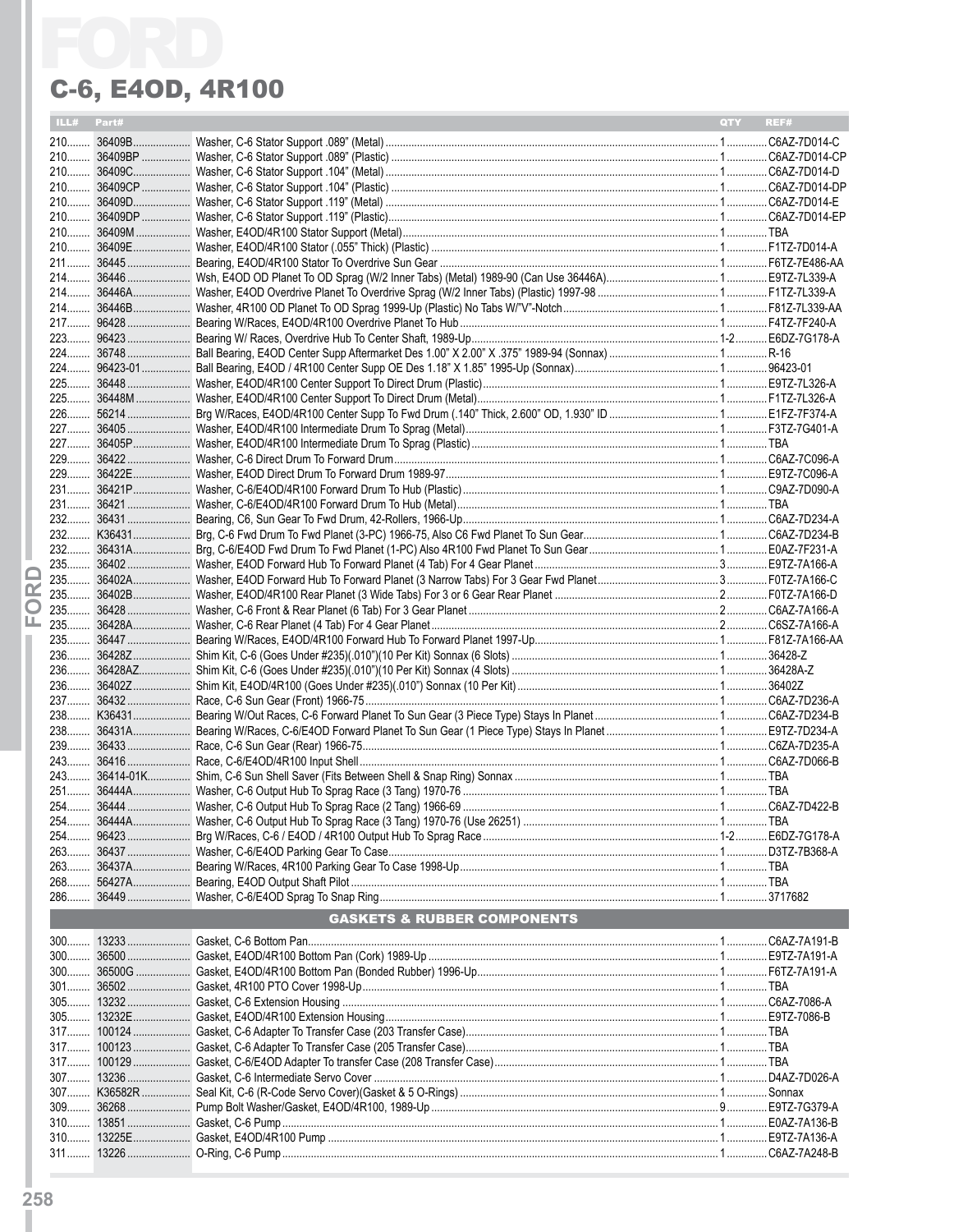| ILL# Part# |                                                                               | QTY <b>A</b> | REF# |
|------------|-------------------------------------------------------------------------------|--------------|------|
|            |                                                                               |              |      |
|            |                                                                               |              |      |
|            |                                                                               |              |      |
|            |                                                                               |              |      |
|            |                                                                               |              |      |
|            |                                                                               |              |      |
|            |                                                                               |              |      |
|            |                                                                               |              |      |
|            |                                                                               |              |      |
|            |                                                                               |              |      |
|            |                                                                               |              |      |
|            |                                                                               |              |      |
|            |                                                                               |              |      |
|            |                                                                               |              |      |
|            |                                                                               |              |      |
|            |                                                                               |              |      |
|            |                                                                               |              |      |
|            |                                                                               |              |      |
|            |                                                                               |              |      |
|            |                                                                               |              |      |
|            |                                                                               |              |      |
|            |                                                                               |              |      |
|            |                                                                               |              |      |
|            |                                                                               |              |      |
|            |                                                                               |              |      |
|            |                                                                               |              |      |
|            |                                                                               |              |      |
|            |                                                                               |              |      |
|            |                                                                               |              |      |
|            |                                                                               |              |      |
|            |                                                                               |              |      |
|            |                                                                               |              |      |
|            |                                                                               |              |      |
|            |                                                                               |              |      |
|            |                                                                               |              |      |
|            |                                                                               |              |      |
|            |                                                                               |              |      |
|            |                                                                               |              |      |
|            |                                                                               |              |      |
|            |                                                                               |              |      |
|            |                                                                               |              |      |
|            | <b>TECHNICAL MANUALS</b><br><u> 1989 - Johann Barnett, fransk politiker (</u> |              |      |
|            |                                                                               |              |      |
|            |                                                                               |              |      |
|            |                                                                               |              |      |
|            |                                                                               |              |      |
|            |                                                                               |              |      |
|            |                                                                               |              |      |
|            |                                                                               |              |      |
|            | <b>ELECTRICAL COMPONENTS</b>                                                  |              |      |
|            |                                                                               |              |      |
|            |                                                                               |              |      |
|            |                                                                               |              |      |
|            |                                                                               |              |      |
|            |                                                                               |              |      |
|            |                                                                               |              |      |
|            |                                                                               |              |      |
|            |                                                                               |              |      |
|            |                                                                               |              |      |
|            |                                                                               |              |      |
|            |                                                                               |              |      |
|            |                                                                               |              |      |
|            |                                                                               |              |      |
| 436        |                                                                               |              |      |
|            |                                                                               |              |      |
|            |                                                                               |              |      |
|            |                                                                               |              |      |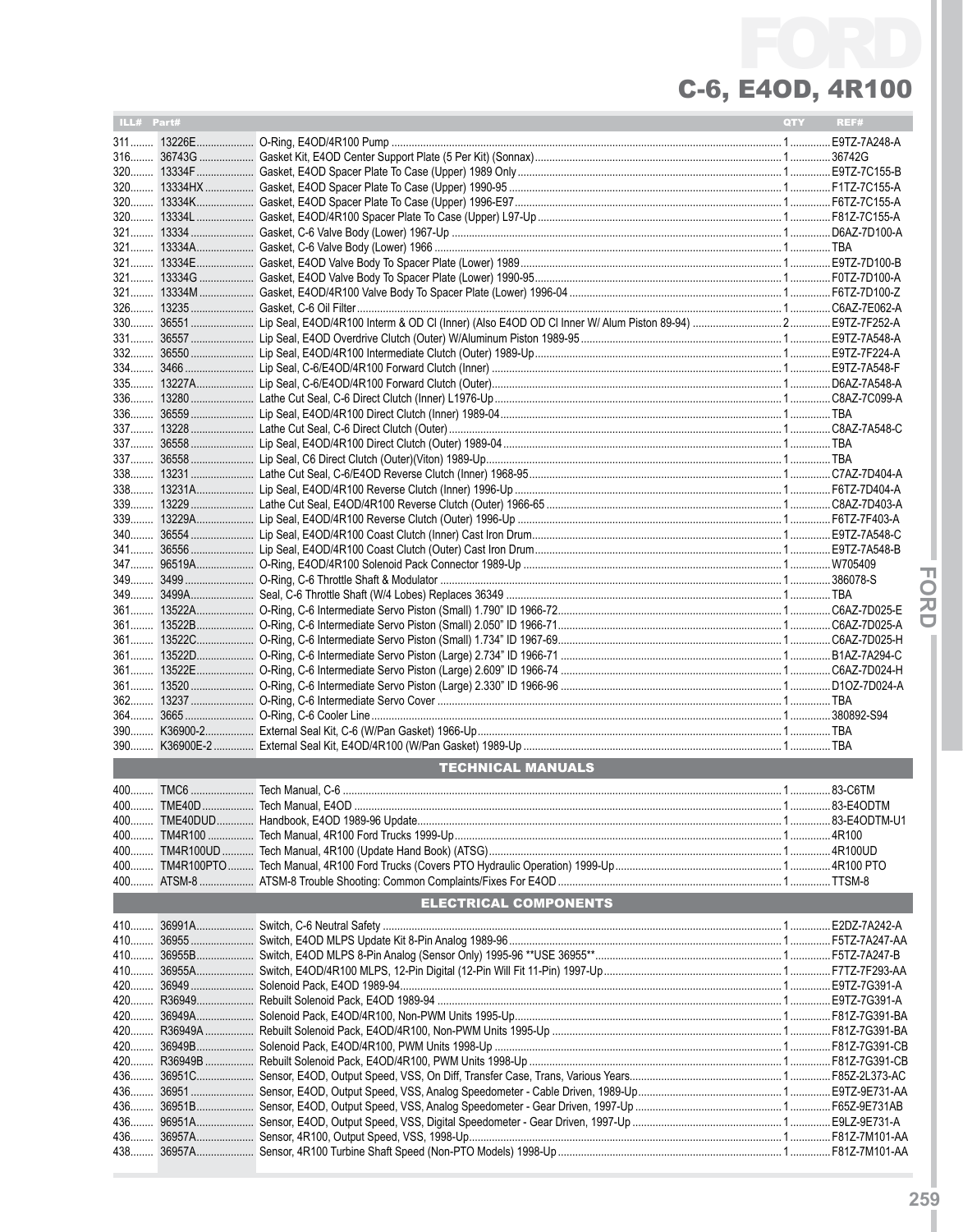|   |            | C-6, E40D, 4R100                                 |     |      |
|---|------------|--------------------------------------------------|-----|------|
|   | ILL# Part# |                                                  | QTY | REF# |
|   |            |                                                  |     |      |
|   |            |                                                  |     |      |
|   |            |                                                  |     |      |
|   |            |                                                  |     |      |
|   |            |                                                  |     |      |
|   |            |                                                  |     |      |
|   |            |                                                  |     |      |
|   |            | <b>MISCELLANEOUS COMPONENTS</b>                  |     |      |
|   |            |                                                  |     |      |
|   |            |                                                  |     |      |
|   |            |                                                  |     |      |
|   |            |                                                  |     |      |
|   |            |                                                  |     |      |
|   |            |                                                  |     |      |
|   |            |                                                  |     |      |
|   |            |                                                  |     |      |
|   |            |                                                  |     |      |
|   |            | <b>PUMPS &amp; PUMP COMPONENTS</b>               |     |      |
|   |            |                                                  |     |      |
|   |            |                                                  |     |      |
|   |            |                                                  |     |      |
|   |            |                                                  |     |      |
|   |            |                                                  |     |      |
|   |            |                                                  |     |      |
|   |            |                                                  |     |      |
|   |            |                                                  |     |      |
| œ |            |                                                  |     |      |
| O |            |                                                  |     |      |
| ட |            |                                                  |     |      |
|   |            |                                                  |     |      |
|   |            |                                                  |     |      |
|   |            |                                                  |     |      |
|   |            |                                                  |     |      |
|   |            |                                                  |     |      |
|   |            |                                                  |     |      |
|   |            |                                                  |     |      |
|   |            |                                                  |     |      |
|   |            |                                                  |     |      |
|   |            |                                                  |     |      |
|   |            |                                                  |     |      |
|   |            |                                                  |     |      |
|   |            |                                                  |     |      |
|   |            |                                                  |     |      |
|   |            |                                                  |     |      |
|   |            |                                                  |     |      |
|   |            |                                                  |     |      |
|   |            |                                                  |     |      |
|   |            |                                                  |     |      |
|   |            |                                                  |     |      |
|   |            |                                                  |     |      |
|   |            |                                                  |     |      |
|   |            |                                                  |     |      |
|   |            | <b>DRUMS, CLUTCH HUBS &amp; DRUM PISTON KITS</b> |     |      |
|   |            |                                                  |     |      |
|   |            |                                                  |     |      |
|   |            |                                                  |     |      |
|   |            |                                                  |     |      |
|   |            |                                                  |     |      |
|   |            |                                                  |     |      |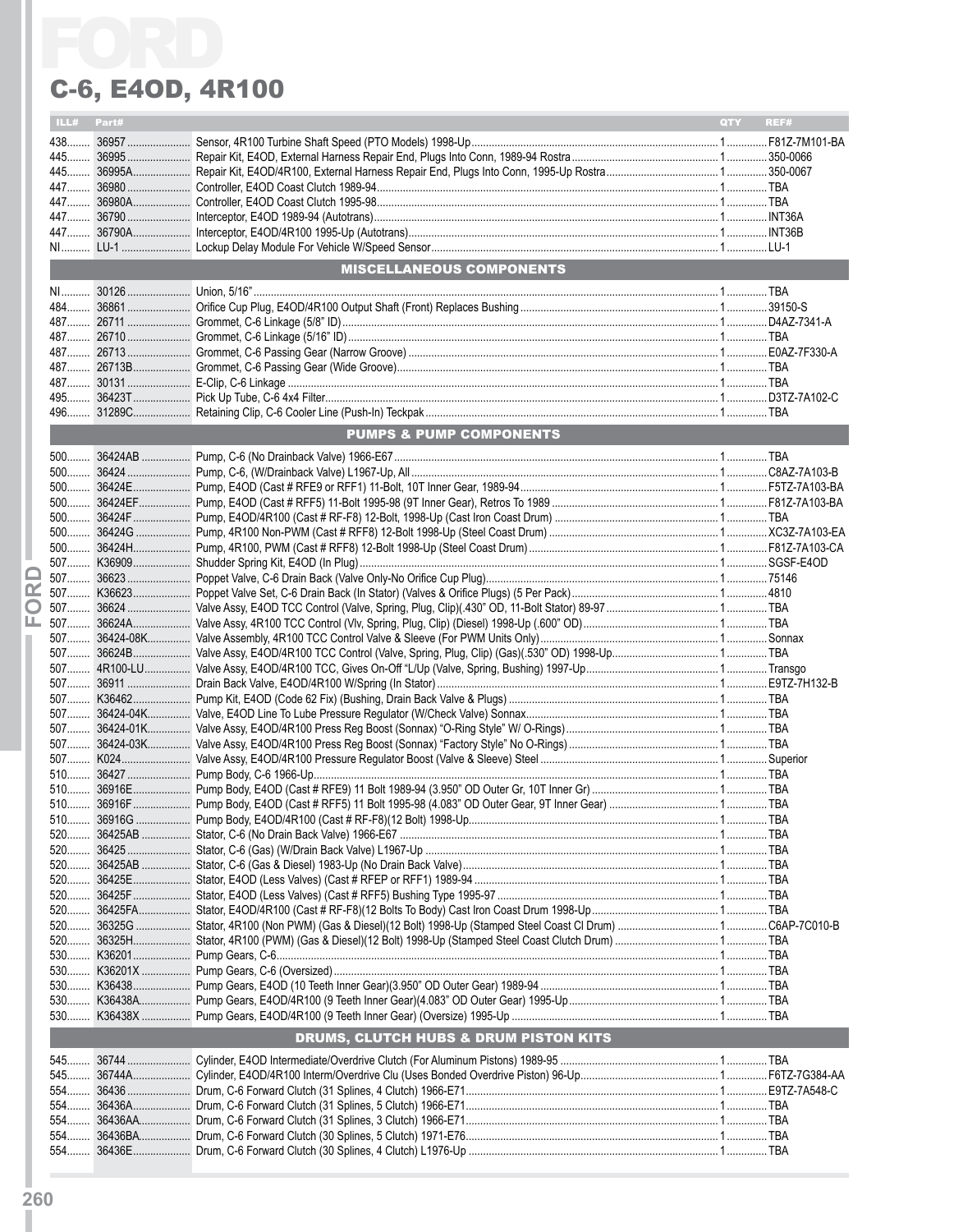| ILL# Part# |                                       | QTY | REF# |
|------------|---------------------------------------|-----|------|
|            |                                       |     |      |
|            |                                       |     |      |
|            |                                       |     |      |
|            |                                       |     |      |
|            |                                       |     |      |
| $554$      |                                       |     |      |
|            |                                       |     |      |
|            |                                       |     |      |
|            |                                       |     |      |
|            |                                       |     |      |
|            |                                       |     |      |
|            |                                       |     |      |
|            |                                       |     |      |
|            |                                       |     |      |
|            |                                       |     |      |
|            |                                       |     |      |
|            |                                       |     |      |
|            |                                       |     |      |
|            |                                       |     |      |
|            |                                       |     |      |
|            |                                       |     |      |
|            |                                       |     |      |
|            |                                       |     |      |
|            |                                       |     |      |
|            |                                       |     |      |
|            |                                       |     |      |
|            |                                       |     |      |
|            |                                       |     |      |
|            |                                       |     |      |
|            |                                       |     |      |
|            |                                       |     |      |
|            |                                       |     |      |
|            |                                       |     |      |
|            |                                       |     |      |
|            |                                       |     |      |
|            |                                       |     |      |
|            |                                       |     |      |
|            |                                       |     |      |
|            |                                       |     |      |
|            |                                       |     |      |
|            |                                       |     |      |
|            |                                       |     |      |
|            |                                       |     |      |
|            |                                       |     |      |
|            |                                       |     |      |
|            |                                       |     |      |
|            |                                       |     |      |
|            |                                       |     |      |
|            |                                       |     |      |
|            | <b>PLANETS, RING GEARS &amp; HUBS</b> |     |      |
|            |                                       |     |      |
|            |                                       |     |      |
|            |                                       |     |      |
|            |                                       |     |      |
|            |                                       |     |      |
|            |                                       |     |      |
|            |                                       |     |      |
|            |                                       |     |      |
|            |                                       |     |      |
|            |                                       |     |      |
|            |                                       |     |      |
|            |                                       |     |      |
| 582        |                                       |     |      |
|            |                                       |     |      |
| 582        |                                       |     |      |

**IFor**

**dI**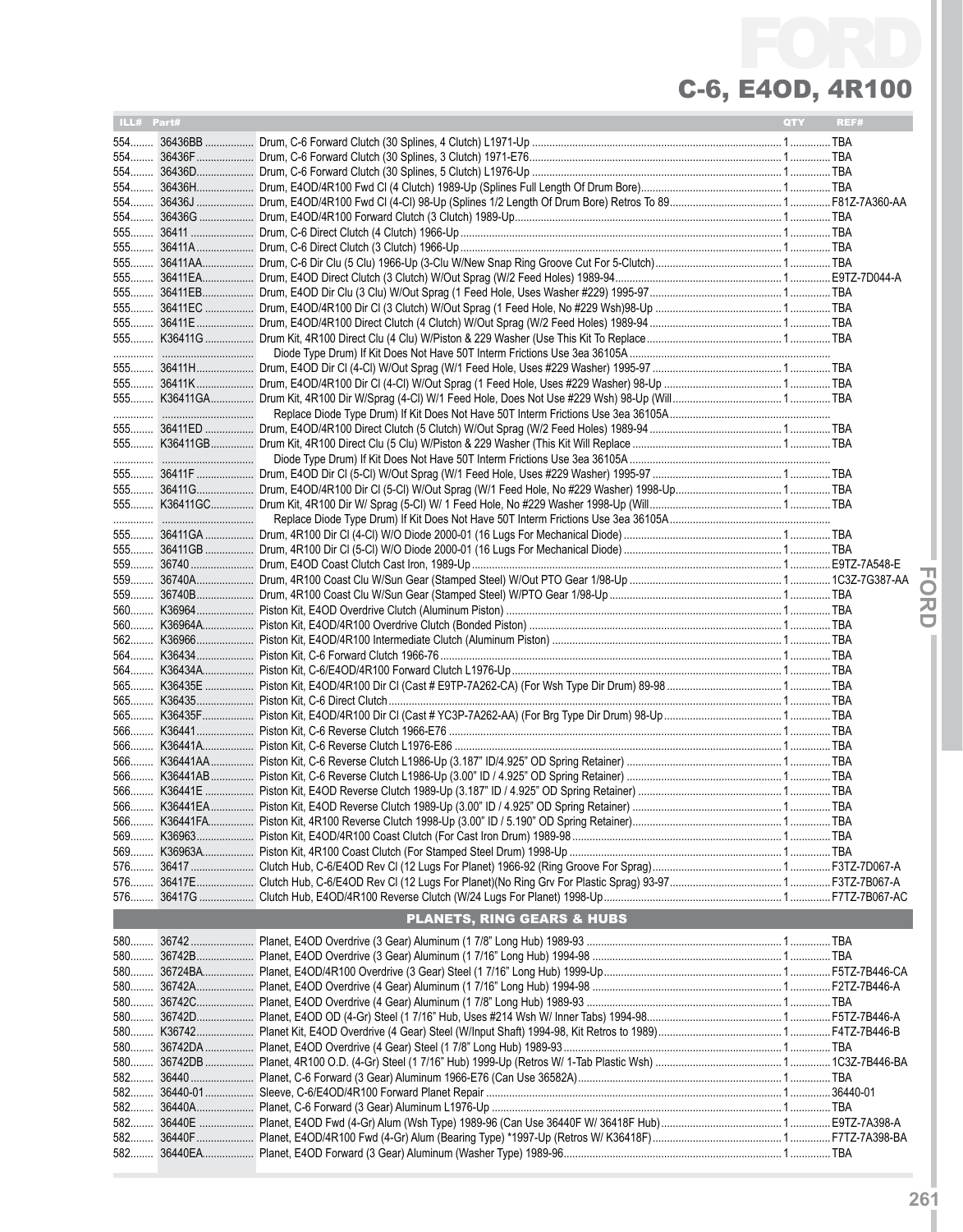|       |            | C-6, E40D, 4R100                        |                    |
|-------|------------|-----------------------------------------|--------------------|
|       | ILL# Part# |                                         | <b>OTY</b><br>REF# |
|       |            |                                         |                    |
|       |            |                                         |                    |
|       |            |                                         |                    |
|       |            |                                         |                    |
|       |            |                                         |                    |
|       |            |                                         |                    |
|       |            |                                         |                    |
|       |            |                                         |                    |
|       |            |                                         |                    |
|       |            |                                         |                    |
|       |            |                                         |                    |
|       |            |                                         |                    |
|       |            |                                         |                    |
|       |            |                                         |                    |
|       |            |                                         |                    |
|       |            |                                         |                    |
|       |            |                                         |                    |
|       |            |                                         |                    |
|       |            |                                         |                    |
|       |            |                                         |                    |
|       |            |                                         |                    |
|       |            |                                         |                    |
|       |            |                                         |                    |
|       |            |                                         |                    |
|       |            |                                         |                    |
|       |            |                                         |                    |
|       |            |                                         |                    |
|       |            | <b>SUN GEARS, SHELLS &amp; SUPPORTS</b> |                    |
|       |            |                                         |                    |
|       |            |                                         |                    |
|       |            |                                         |                    |
|       |            |                                         |                    |
|       |            |                                         |                    |
|       |            |                                         |                    |
|       |            |                                         |                    |
| $630$ |            |                                         |                    |
|       |            |                                         |                    |
|       |            |                                         |                    |
|       |            |                                         |                    |
|       |            |                                         |                    |
|       |            |                                         |                    |
|       |            |                                         |                    |
|       |            | <b>SPRAGS &amp; ONE WAY CLUTCHES</b>    |                    |
|       |            |                                         |                    |
|       |            |                                         |                    |
|       |            |                                         |                    |
|       |            |                                         |                    |
|       |            |                                         |                    |
|       |            |                                         |                    |
|       |            |                                         |                    |
|       |            |                                         |                    |
|       |            |                                         |                    |
|       |            |                                         |                    |
|       |            |                                         |                    |
|       |            |                                         |                    |
|       |            |                                         |                    |
|       |            |                                         |                    |
|       |            |                                         |                    |
|       |            |                                         |                    |
|       |            |                                         |                    |
|       |            |                                         |                    |
|       |            |                                         |                    |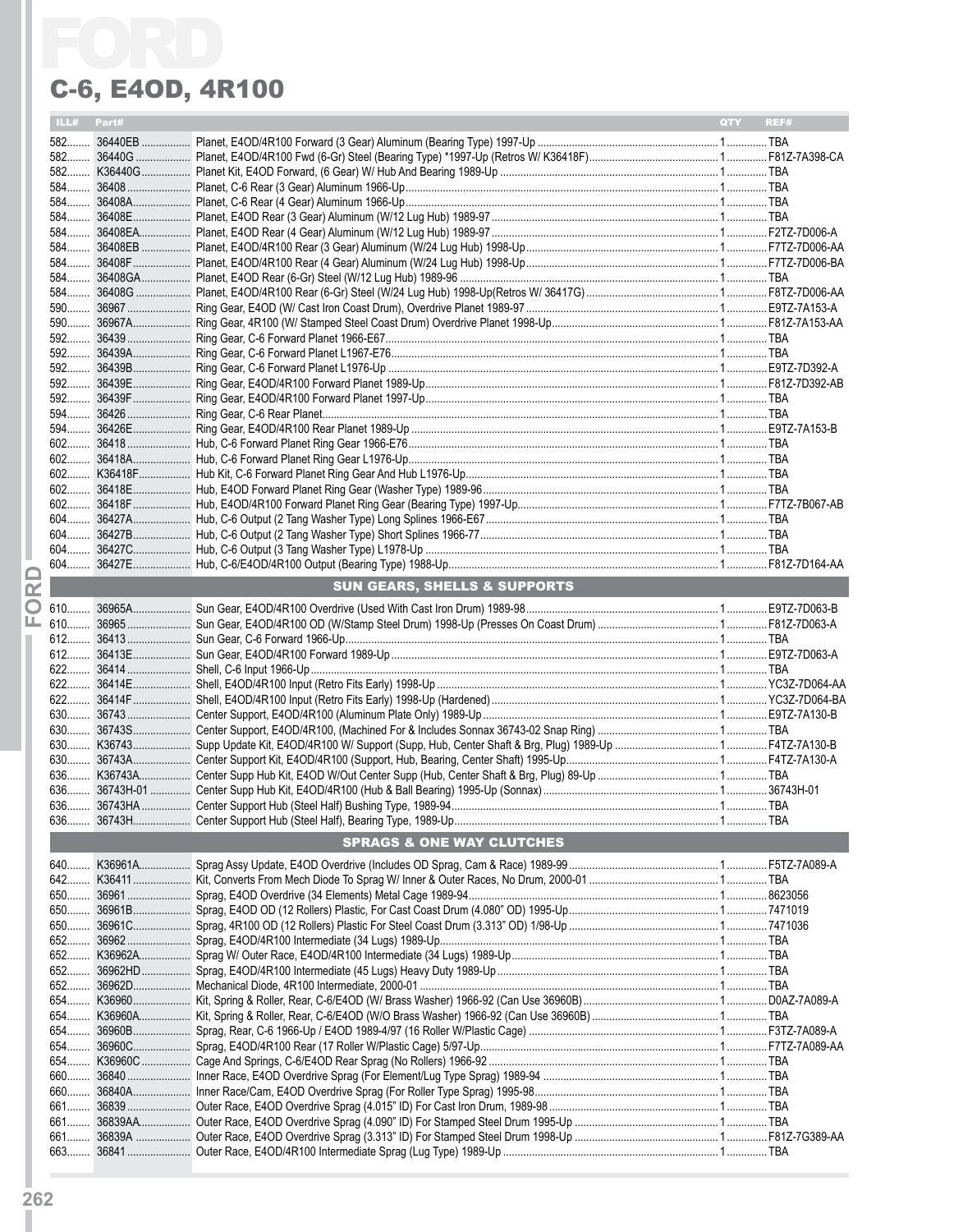| ILL# Part# |                                           | QTY | REF# |
|------------|-------------------------------------------|-----|------|
|            |                                           |     |      |
|            |                                           |     |      |
|            |                                           |     |      |
|            |                                           |     |      |
|            |                                           |     |      |
|            |                                           |     |      |
|            | <b>SHAFTS, GOVERNORS &amp; PARK GEARS</b> |     |      |
|            |                                           |     |      |
|            |                                           |     |      |
|            |                                           |     |      |
|            |                                           |     |      |
|            |                                           |     |      |
|            |                                           |     |      |
|            |                                           |     |      |
|            |                                           |     |      |
|            |                                           |     |      |
|            |                                           |     |      |
|            |                                           |     |      |
|            |                                           |     |      |
|            |                                           |     |      |
|            |                                           |     |      |
|            |                                           |     |      |
|            |                                           |     |      |
|            |                                           |     |      |
|            |                                           |     |      |
|            |                                           |     |      |
|            |                                           |     |      |
|            |                                           |     |      |
|            |                                           |     |      |
|            |                                           |     |      |
|            |                                           |     |      |
|            |                                           |     |      |
|            |                                           |     |      |
|            |                                           |     |      |
|            |                                           |     |      |
|            |                                           |     |      |
|            |                                           |     |      |
|            |                                           |     |      |
|            |                                           |     |      |
|            |                                           |     |      |
|            |                                           |     |      |
|            |                                           |     |      |
|            |                                           |     |      |
|            |                                           |     |      |
|            |                                           |     |      |
|            | <b>VALVE BODIES (DACCO VB#)</b>           |     |      |
|            |                                           |     |      |
|            |                                           |     |      |
|            |                                           |     |      |
|            |                                           |     |      |
|            |                                           |     |      |
|            |                                           |     |      |
|            | <b>VALVE BODIES</b>                       |     |      |
|            |                                           |     |      |
|            |                                           |     |      |
|            |                                           |     |      |
|            |                                           |     |      |
| 740        |                                           |     |      |
|            |                                           |     |      |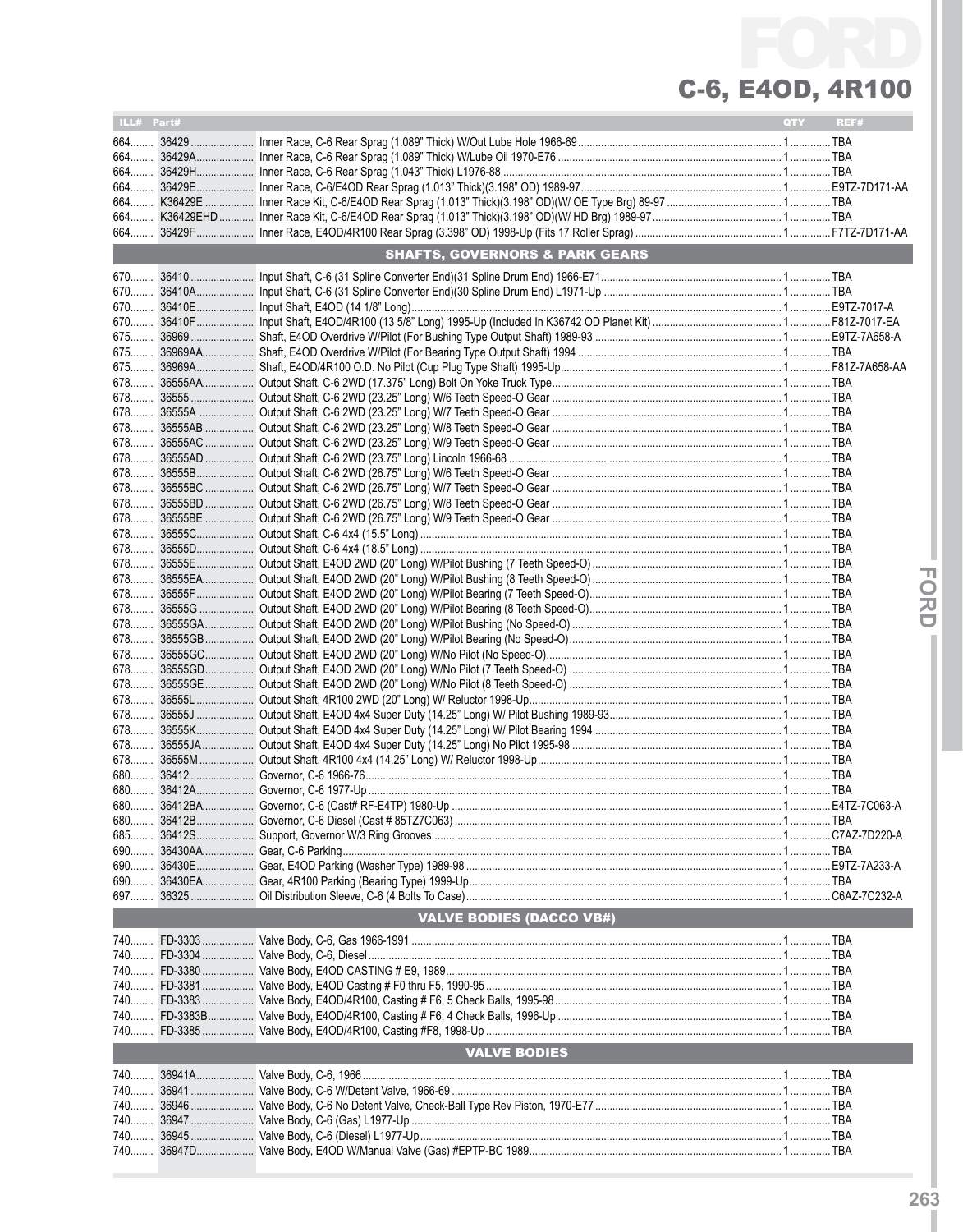|     |            | C-6, E40D, 4R100                   |            |      |
|-----|------------|------------------------------------|------------|------|
|     | ILL# Part# |                                    | <b>QTY</b> | REF# |
|     |            |                                    |            |      |
|     |            |                                    |            |      |
|     |            |                                    |            |      |
|     |            |                                    |            |      |
|     |            | VALVE BODY COMPONENTS              |            |      |
|     |            |                                    |            |      |
|     |            |                                    |            |      |
|     |            |                                    |            |      |
|     |            |                                    |            |      |
|     |            |                                    |            |      |
|     |            |                                    |            |      |
|     |            |                                    |            |      |
|     |            |                                    |            |      |
|     |            |                                    |            |      |
|     |            |                                    |            |      |
|     |            |                                    |            |      |
|     |            |                                    |            |      |
|     |            |                                    |            |      |
|     |            |                                    |            |      |
|     |            |                                    |            |      |
|     |            |                                    |            |      |
|     |            |                                    |            |      |
|     |            |                                    |            |      |
|     |            |                                    |            |      |
|     |            |                                    |            |      |
| œ   |            |                                    |            |      |
|     |            |                                    |            |      |
|     |            |                                    |            |      |
|     |            |                                    |            |      |
|     |            |                                    |            |      |
|     |            |                                    |            |      |
|     |            |                                    |            |      |
|     |            |                                    |            |      |
|     |            |                                    |            |      |
|     |            |                                    |            |      |
|     |            |                                    |            |      |
|     |            |                                    |            |      |
|     |            |                                    |            |      |
|     |            |                                    |            |      |
|     |            |                                    |            |      |
|     |            |                                    |            |      |
|     |            | <b>CASES &amp; CASE COMPONENTS</b> |            |      |
| 760 |            |                                    |            |      |
|     |            |                                    |            |      |
|     |            |                                    |            |      |
|     |            |                                    |            |      |
|     |            |                                    |            |      |
|     |            |                                    |            |      |
|     |            |                                    |            |      |
|     |            |                                    |            |      |
|     |            |                                    |            |      |
|     |            |                                    |            |      |
|     |            |                                    |            |      |
|     |            |                                    |            |      |
|     |            |                                    |            |      |
|     |            |                                    |            |      |
|     |            |                                    |            |      |
|     |            |                                    |            |      |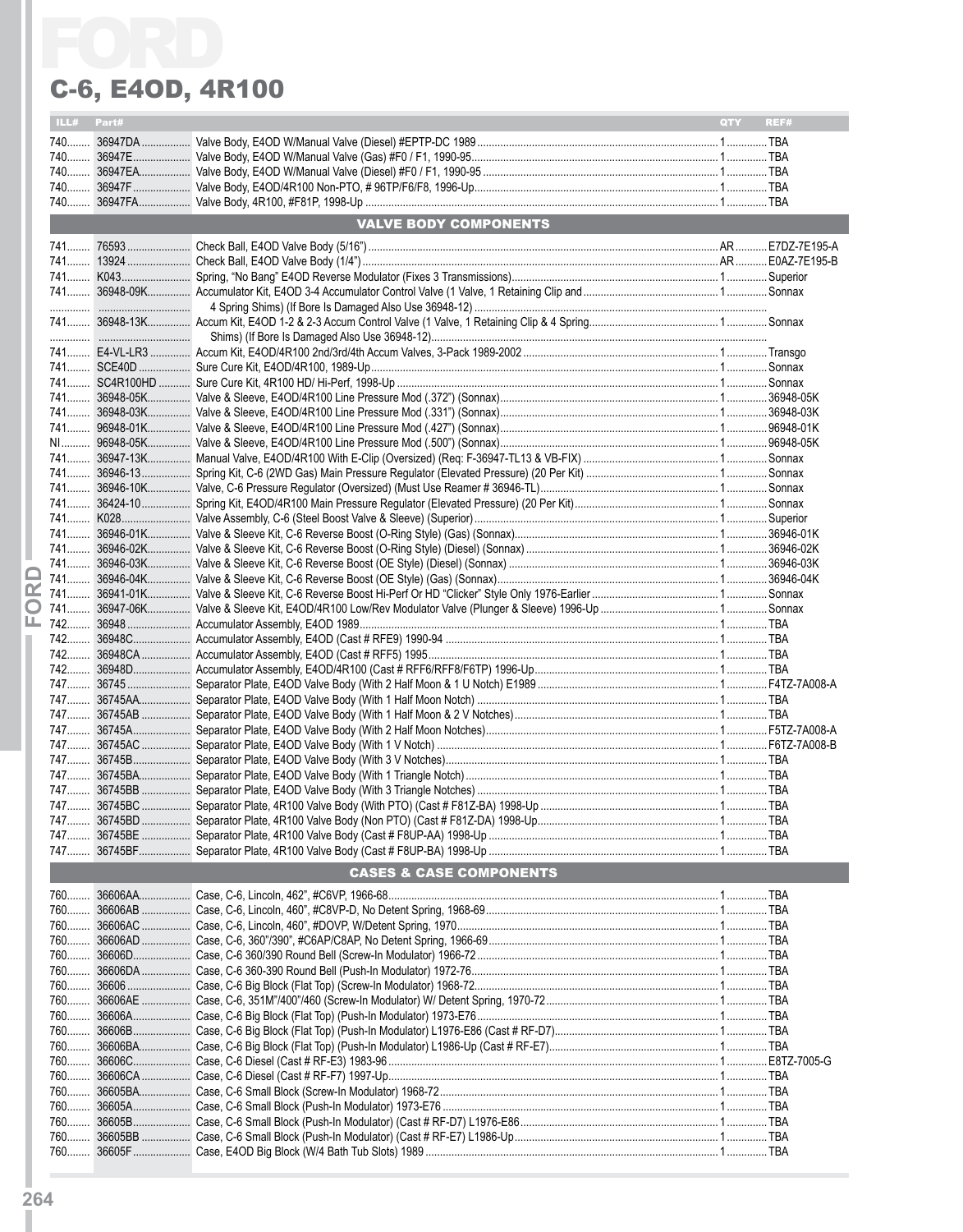| ILL# Part# |           |                            | QTY | REF# |
|------------|-----------|----------------------------|-----|------|
|            |           |                            |     |      |
|            |           |                            |     |      |
|            |           |                            |     |      |
|            |           |                            |     |      |
|            |           |                            |     |      |
|            |           |                            |     |      |
|            |           |                            |     |      |
|            |           |                            |     |      |
|            |           |                            |     |      |
|            |           |                            |     |      |
|            |           |                            |     |      |
|            |           |                            |     |      |
|            |           |                            |     |      |
|            |           |                            |     |      |
|            |           |                            |     |      |
|            |           |                            |     |      |
|            |           |                            |     |      |
|            |           |                            |     |      |
|            |           |                            |     |      |
|            |           |                            |     |      |
|            |           | <b>PANS &amp; HOUSINGS</b> |     |      |
|            |           |                            |     |      |
|            |           |                            |     |      |
|            |           |                            |     |      |
|            |           |                            |     |      |
|            |           |                            |     |      |
|            |           |                            |     |      |
|            |           |                            |     |      |
|            |           |                            |     |      |
|            |           |                            |     |      |
|            |           |                            |     |      |
|            |           |                            |     |      |
|            |           |                            |     |      |
|            |           |                            |     |      |
|            |           |                            |     |      |
|            |           |                            |     |      |
|            |           |                            |     |      |
|            |           |                            |     |      |
|            |           |                            |     |      |
|            |           |                            |     |      |
|            |           |                            |     |      |
|            |           |                            |     |      |
|            |           |                            |     |      |
|            |           |                            |     |      |
|            |           |                            |     |      |
|            |           |                            |     |      |
|            |           |                            |     |      |
|            |           |                            |     |      |
|            |           |                            |     |      |
|            |           |                            |     |      |
|            |           |                            |     |      |
|            |           |                            |     |      |
|            |           |                            |     |      |
|            |           |                            |     |      |
|            |           |                            |     |      |
|            |           |                            |     |      |
|            |           |                            |     |      |
|            |           |                            |     |      |
|            |           |                            |     |      |
|            |           |                            |     |      |
|            |           |                            |     |      |
|            |           |                            |     |      |
|            |           |                            |     |      |
|            |           |                            |     |      |
|            |           |                            |     |      |
|            |           |                            |     |      |
|            | 853 36420 |                            |     |      |
| 854        |           |                            |     |      |
|            |           |                            |     |      |
|            |           |                            |     |      |
|            |           | <b>SNAP RINGS</b>          |     |      |
|            |           |                            |     |      |
|            |           |                            |     |      |
|            |           |                            |     |      |

- FORD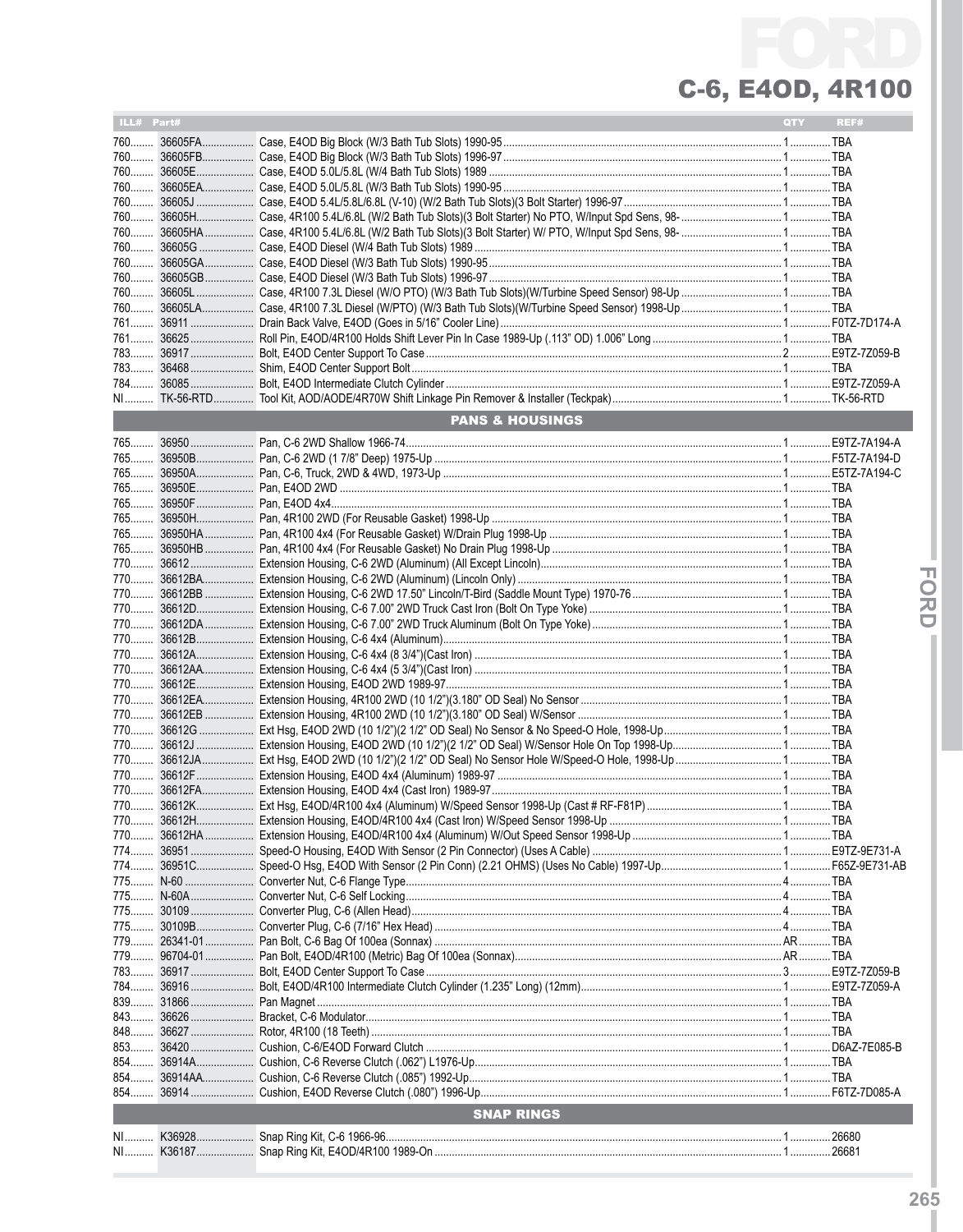|   |            | C-6, E40D, 4R100                                    |                    |
|---|------------|-----------------------------------------------------|--------------------|
|   | ILL# Part# |                                                     | <b>QTY</b><br>REF# |
|   |            |                                                     |                    |
|   |            |                                                     |                    |
|   |            |                                                     |                    |
|   |            |                                                     |                    |
|   |            |                                                     |                    |
|   |            |                                                     |                    |
|   |            |                                                     |                    |
|   |            |                                                     |                    |
|   |            |                                                     |                    |
|   |            |                                                     |                    |
|   |            |                                                     |                    |
|   |            |                                                     |                    |
|   |            |                                                     |                    |
|   |            |                                                     |                    |
|   |            |                                                     |                    |
|   |            |                                                     |                    |
|   |            |                                                     |                    |
|   |            |                                                     |                    |
|   |            |                                                     |                    |
|   |            |                                                     |                    |
|   |            |                                                     |                    |
|   |            |                                                     |                    |
|   |            |                                                     |                    |
|   |            |                                                     |                    |
|   |            |                                                     |                    |
|   |            | <b>SERVOS, PISTONS, SPRINGS &amp; MISCELLANEOUS</b> |                    |
|   |            |                                                     |                    |
| œ |            |                                                     |                    |
| O |            |                                                     |                    |
| ட |            |                                                     |                    |
|   |            |                                                     |                    |
|   |            |                                                     |                    |
|   |            |                                                     |                    |
|   |            |                                                     |                    |
|   |            |                                                     |                    |
|   |            |                                                     |                    |
|   |            |                                                     |                    |
|   |            |                                                     |                    |
|   |            |                                                     |                    |
|   |            |                                                     |                    |
|   |            |                                                     |                    |
|   |            |                                                     |                    |
|   |            |                                                     |                    |
|   |            |                                                     |                    |
|   |            |                                                     |                    |
|   |            |                                                     |                    |
|   |            |                                                     |                    |
|   |            |                                                     |                    |
|   |            |                                                     |                    |
|   |            |                                                     |                    |
|   |            |                                                     |                    |
|   |            |                                                     |                    |
|   |            |                                                     |                    |
|   |            |                                                     |                    |
|   |            |                                                     |                    |
|   |            |                                                     |                    |
|   |            |                                                     |                    |
|   |            |                                                     |                    |
|   |            |                                                     |                    |
|   |            |                                                     |                    |
|   |            |                                                     |                    |
|   |            |                                                     |                    |
|   |            |                                                     |                    |